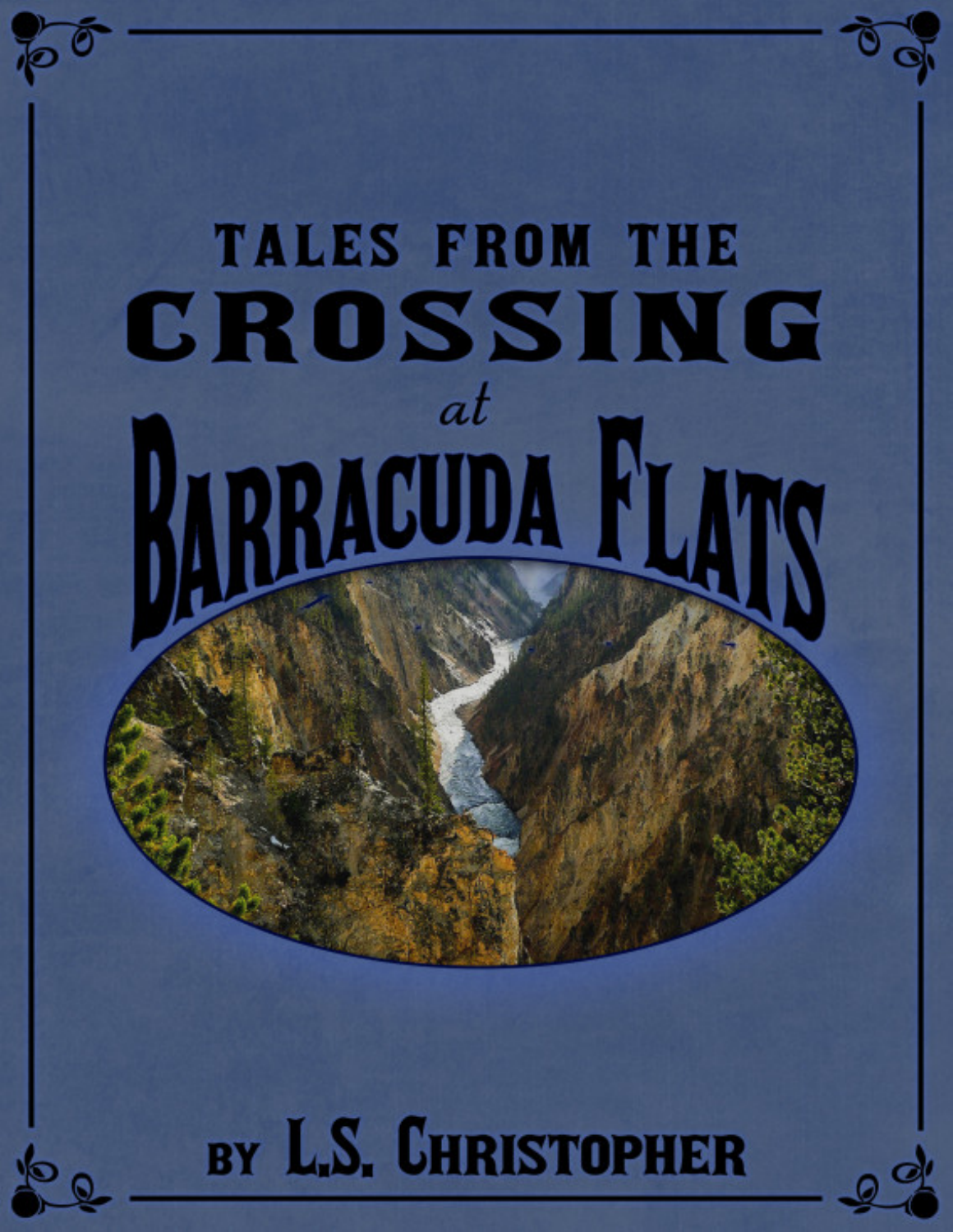# **Tales from the Crossing at Barracuda Flats**

by L.S. Christopher

Copyright 2011 L.S. Christopher Smashwords Second Edition (2016)

This ebook sample is provided free for your enjoyment. You may share this PDF with whomever you choose so long as the contents are not altered.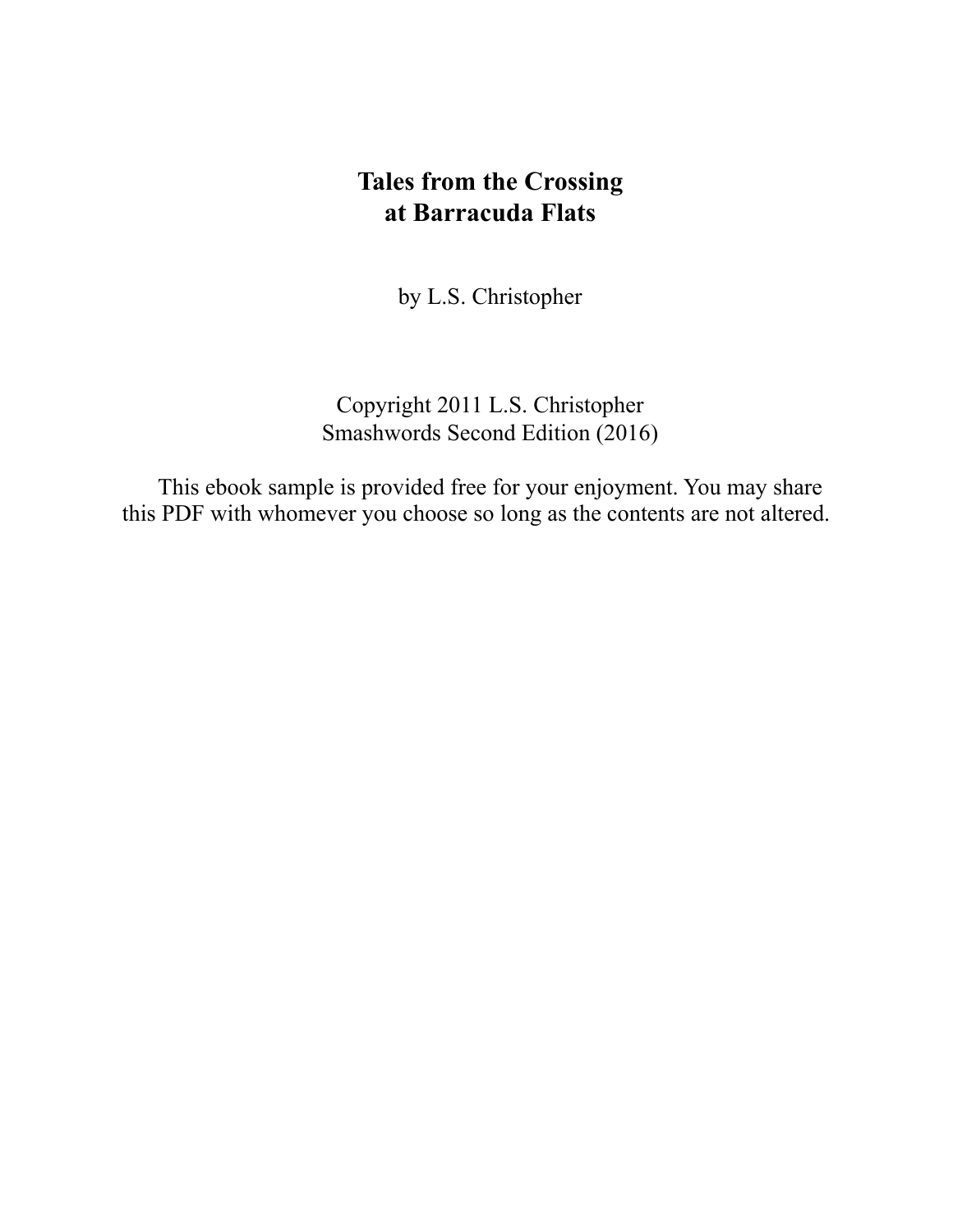#### **About This Book**

These stories are works of fiction. The characters aren't real and the town isn't either. Certain historical figures mentioned in these stories were, of course, real at one time, but they are being used fictionally and so are not necessarily being portrayed as real history knows them. Any other character's resemblance to the living, the dead, or someone you know, is just a coincidence.

These stories also take place in an alternate historical timeline where the Civil War never happened but the Negro Homestead Act did, because people who travel back in time by accident don't always realize they aren't supposed to rearrange history to suit themselves. You may also encounter some elements of the science-fantasy subgenre commonly known as steampunk thanks to that same coffee-loving time-traveler.

#### **Dedication**

This book is dedicated to Terry, Jon and Sara, who sacrificed most of one November to my first foray into NaNoWriMo, and the creation of a wild and wondrous place called Barracuda Flats.

Much thanks and appreciation also goes to Ina, Pam, Eric, Roseanne, Sue and Chris, because without them this book would never have been finished, and I would still think that penguins live at the North Pole.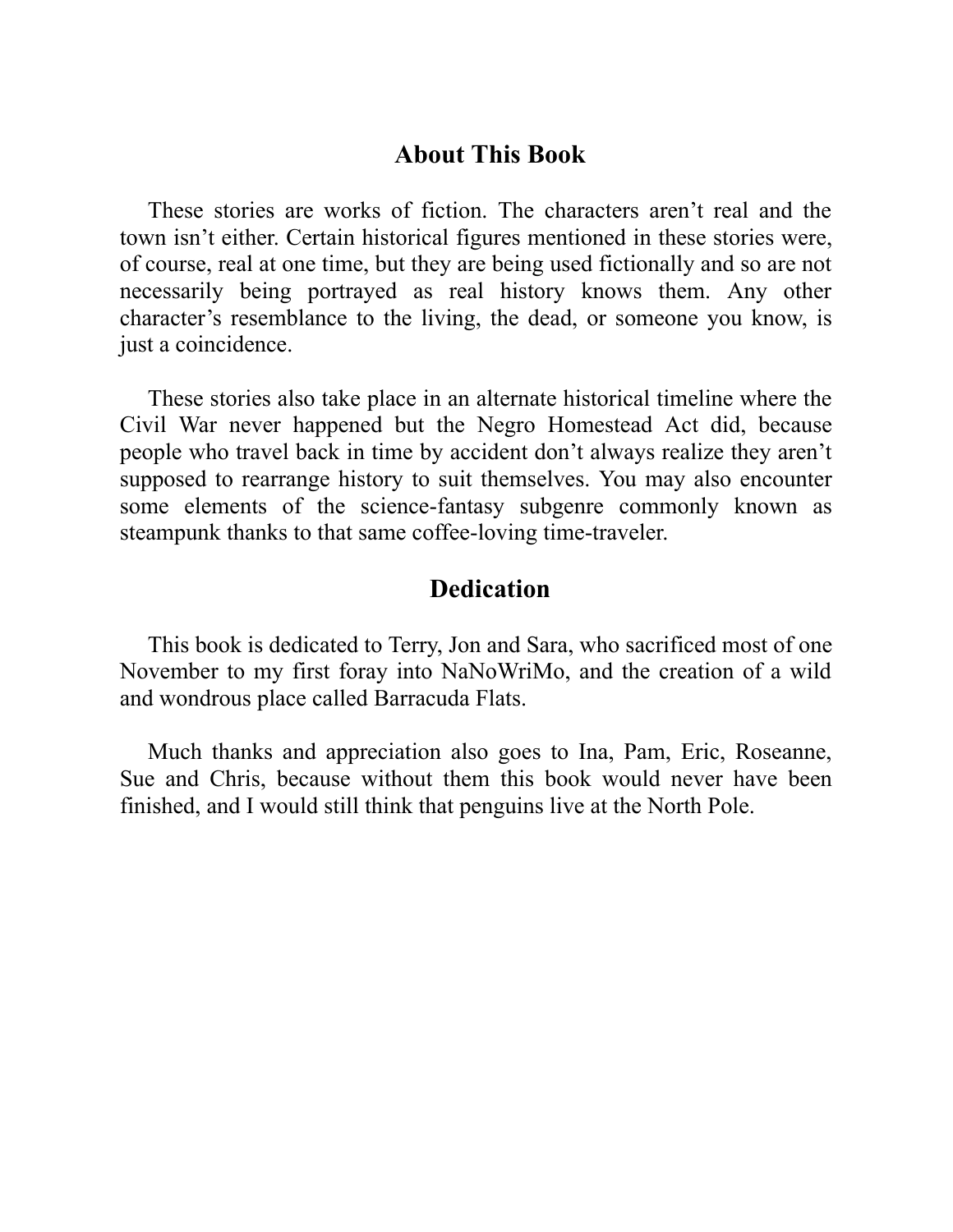## **Contents**

Just Another Day

*The Log Driver's Lady The Day the Elephant Came to Town The Log Driver's Dilemma The Island Son The Man From the Windy City Evil in Our Midst*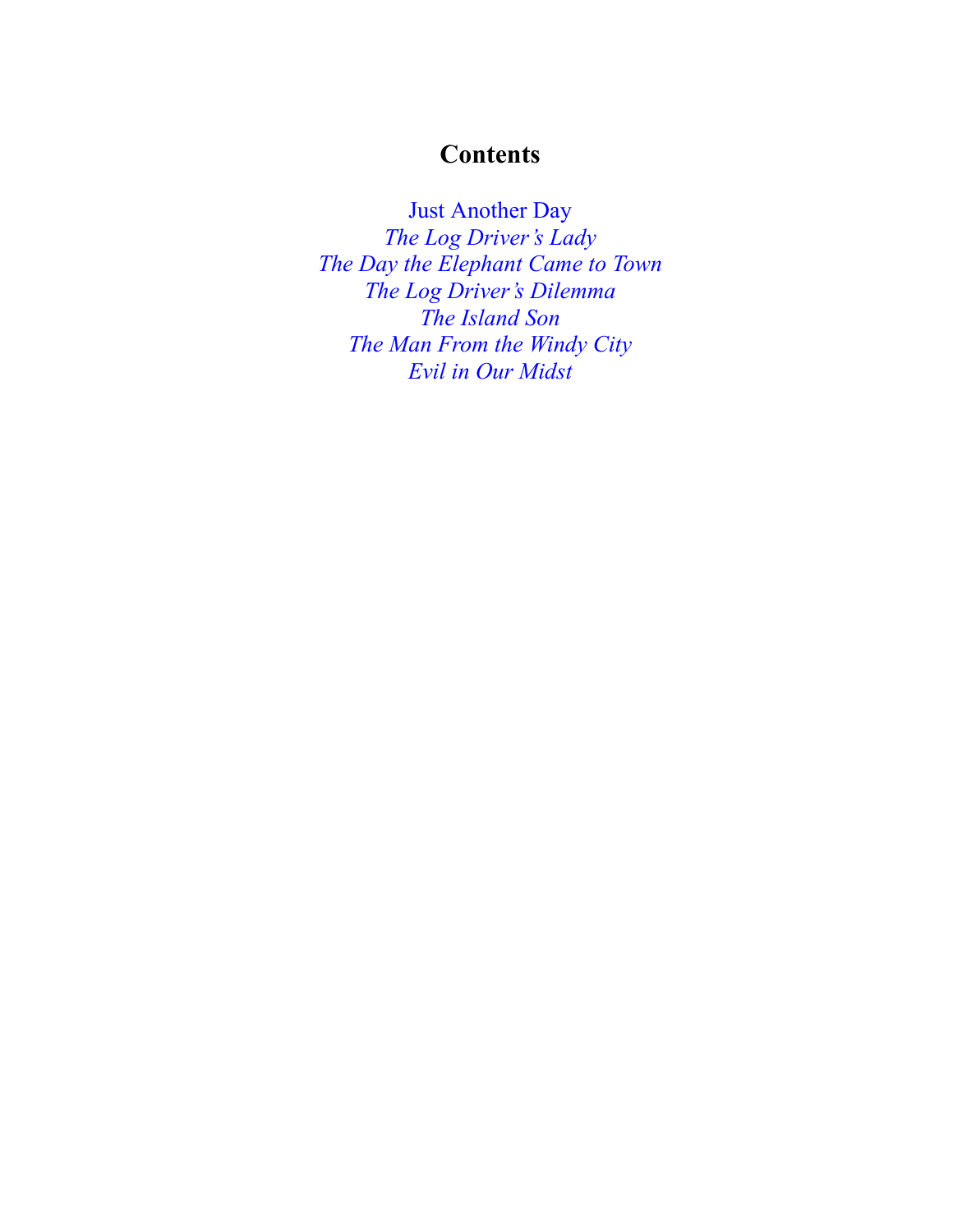### **Just Another Day**

On days when there were no settlers, miners, trappers or troops passing through, Barracuda Flats was a very uneventful place to be. Today was such a day.

Sheriff Joe Anders, known locally as Sheriff Joe, wasn't complaining. In fact, he was sitting out in front of his jail with his chair tipped back and his legs stretched out, reading a book in the sun. From down the street – if you could call a wide track of log-graded earth fronting a straggle of small buildings a street – came occasional sounds of desultory industry from the blacksmith's workshop and the hotel. And from the other direction, if you were listening closely, might be heard an even more occasional snore as the owner of the trading post napped the empty afternoon away.

And that was about it. Barracuda Flats was so small it most likely shouldn't have been called a town, it wasn't even large enough to be a village. And it definitely couldn't be counted as a settlement. It was just slightly larger than your average stage-stop, and that only because it was the last honest-to-God bit of civilization anyone was going to encounter after crossing the Snake and before reaching the other end of the pass. There were a few hardy farmers and small ranchers scattered through the wide box canyons and secretive deep valleys in the surrounding area; there was even a small tribe of Cherokee living peacefully in what was definitely not their native territory just a short ride away, in a tiny valley village they called Ayotlihi. But still, the area was so underpopulated that the territorial governor had appointed the sheriff himself, and arranged for the sheriff's wages to be paid out from the governor's own treasury. Because small as it was, off the beaten track as it was, underpopulated as it was…the crossing called Barracuda Flats couldn't *not* have a lawman on hand.

Joe Anders was that lawman. Currently relaxing in the sun in front of his jail, enjoying his book, and apparently not even sparing a thought for what trouble might come riding down the road the next day. Joe wasn't a man who borrowed trouble – although if trouble showed up he wasn't inclined to leave it alone, either. And he somehow always seemed to know when it was going to show up. At the very least, he was a hard man to take by surprise.

The sounds coming from the blacksmith shop grew more regular, and then took on a musical tone, and he smiled at his book. Joseph Freeman, the blacksmith, had a tin instrument he sometimes played, something like a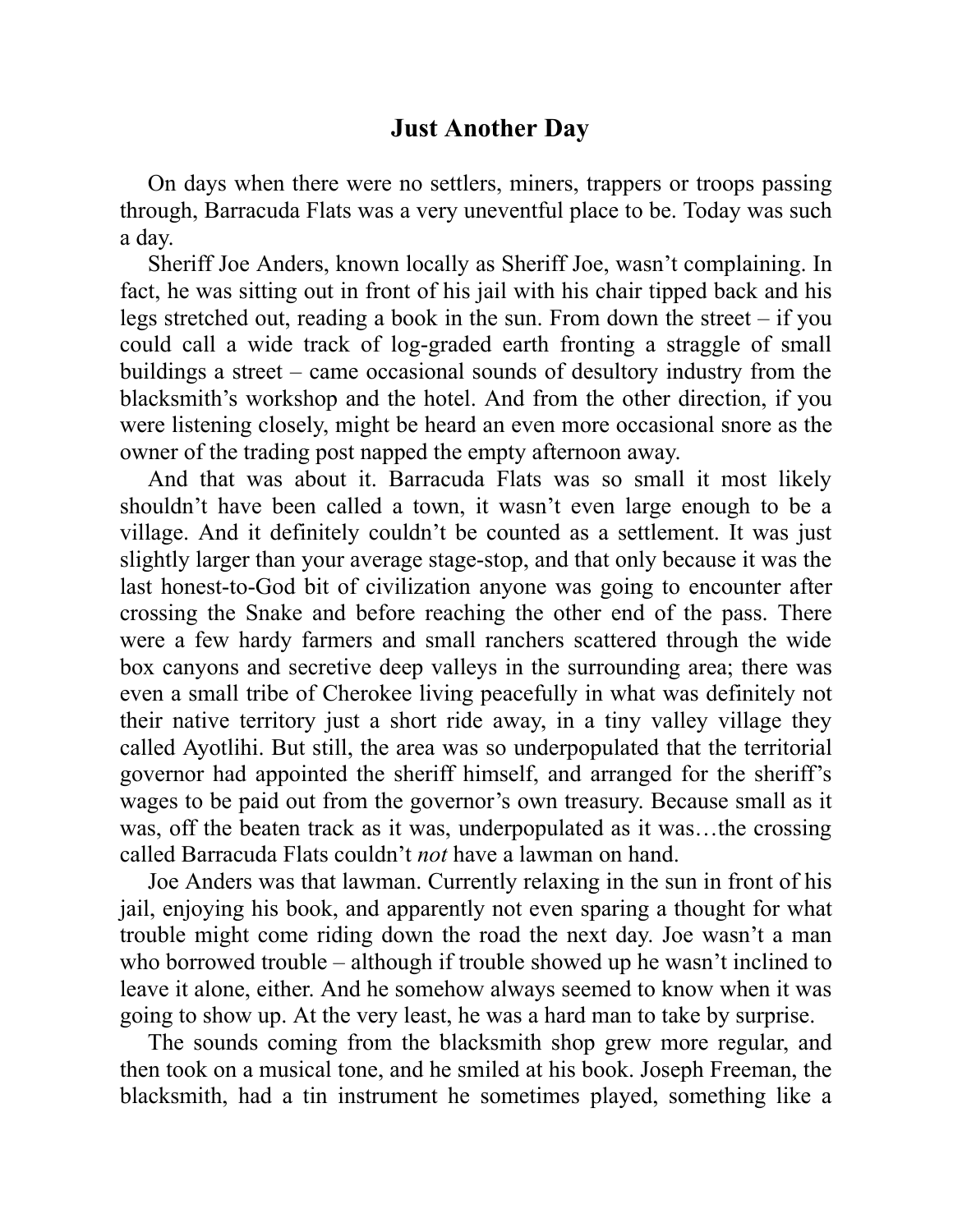shallow polished metal bowl that was played like a drum but produced sounds reminiscent of a clockwork music box being wound up at the bottom of a small lake. It was pretty but unusual, and Joe had never seen or read about anything like it before he'd come to Barracuda Flats.

He read a few more lines in the book, finishing up a page, then tucked a scrap of newsprint in to mark his place and stood up, tucking the book into his vest and pushing back the wide-brimmed brown hat he'd pulled down to keep the afternoon sun's glare out of his startlingly bright blue eyes while he read. He looked up and down the road, saw nothing, and then ambled over to the blacksmith's shop. Joseph's workshop was behind the shop, and that was where the music was coming from. Joe went as far as the door, which was ajar, and leaned against the jamb. "That doesn't sound like a triumphal march," he called in, just loud enough to be heard over the music, "so I'm guessing the latest experiment didn't quite work out."

A watery sort of chord rang out, accompanied by a rich chuckle. "And I'd be guessing that my music did not properly accompany your musketeers," came from inside the shop in an equally rich accented voice. "You can come in; I was going in and out earlier, so the door is safe at the moment."

Joe pushed the door further open, grinning, but stayed leaning against the jamb. "What about the rest of the place? And it was sailors, not musketeers."

The dark-skinned man laughed and slapped his sticks against the tin bowl, producing a dissonant twang that echoed through the cluttered space before setting the sticks aside. "As long as you don't touch anything? It is all fine." He waved a careless hand toward the back of the room. "The coffee should be ready. You can touch that, if you are careful."

"Because if I'm not, it'll probably blow us both up." But the sheriff came the rest of the way in, blinking to adjust his eyes to the dimmer light, and wandered over to where an intricate mess of narrow pipes twisted between a small wood-fired boiler, a cistern, a capped cylinder with a pressure gauge on it, and a fat teapot. There was already a heavy porcelain mug sitting in the correct spot, and by cranking a small wheel he was able to set a geardriven series of events in motion that ran brewed coffee through a series of sieves and filtering cloth and poured the mug exactly full of equal parts of clear, fragrant coffee and steaming, foamy sweetened milk. Joe sniffed appreciatively but handed the filled mug over to its owner before snagging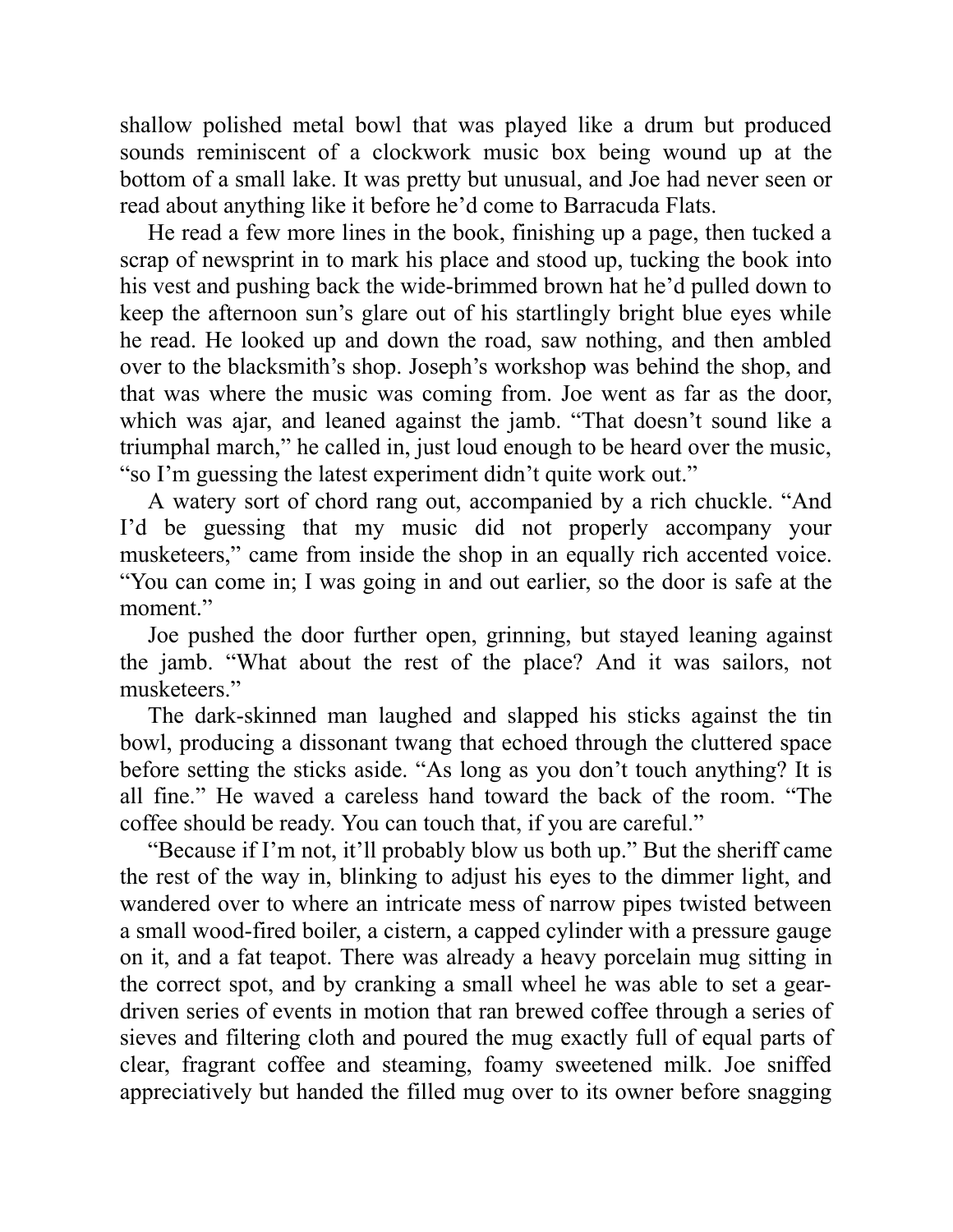an identical mug off a nearby shelf and starting the process over again to make his own cup. Joseph had perfected his coffee-making machine the previous spring, and he fired it up whenever there was a new shipment of tinned milk to be had at the trading post.

Coffee finally in hand, Joe appraised the nearest tall stool to make sure all three of its legs were accounted for and were actually legs, and then sat down – carefully, because you could never be certain that anything was what it seemed to be in Joseph's workshop, even if you'd seen and/or used it recently. He took a deep draught from his steaming mug and licked the foam from his clean-shaven upper lip; it wasn't yet time to start growing out his winter beard. "Well?" he finally asked. "What happened with the experiment?"

Joseph waved the long-fingered hand that wasn't holding his mug and shrugged. "I cannot see what is wrong; I have been concentrating on it too much. So I will leave it alone for a time and then return to fix it, that is all."

"That usually works," Joe agreed, and took another drink of his coffee. "And then?"

"And then it will be doing what I intended for it to do all along," the other man grinned. "I will tell you what that is when it happens, not before."

Joe snorted, but he was smiling. "Unless it blows up, and then I'm gonna have to try to figure it out all by myself while I clean up the mess. *If* I can clean up the mess without getting blown up myself or taken out of commission by one of your traps."

"I have every faith in you." He did, actually. Joseph Freeman may have been a scientist, an inventor – not to mention a damned fine blacksmith – but he knew Joe Anders was at least his equal when it came to thinking his way through a tricky problem. The sheriff of Barracuda Flats was a literate, well-educated man, and he had an inquiring mind. He and Joseph were close in age and of similar temperament, and they had become good friends over the years.

George Mann who ran the trading post was a trusted friend to both men as well, but he was a grizzled old mountain man type who kept mostly to himself out of a stubborn combination of habit and long-standing preference. The two other in-town residents, however, Joseph did not trust so much – hence the traps on his workshop door, and inside the shop itself. Miss Lottie who ran the hotel cum saloon cum boarding house, was a nosy,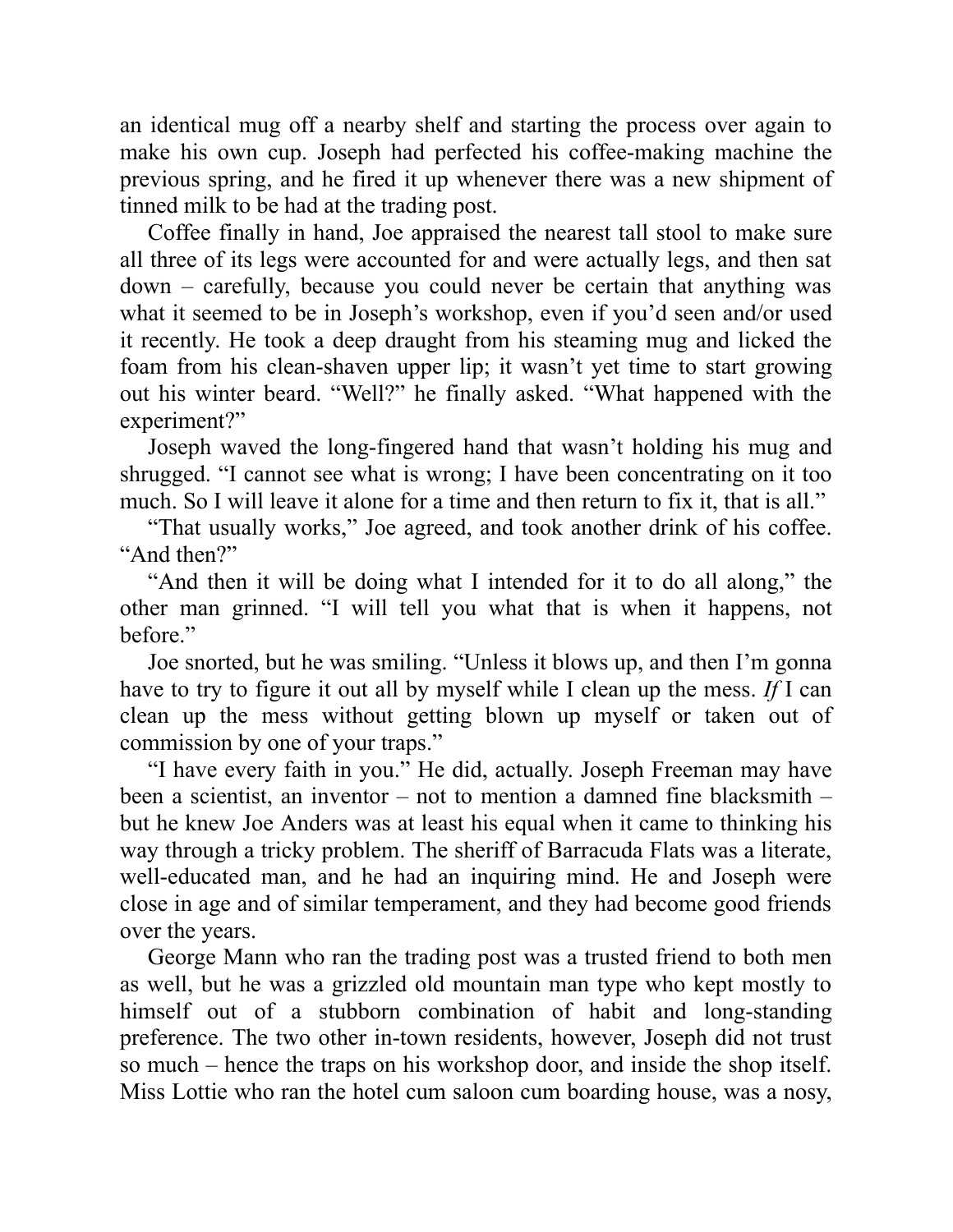troublemaking sort of person, and as there was little for her to cause trouble with in a town with a population of five, she was often bored enough to get into things she had better have stayed out of. And her long-time lodger, a doctor named Jacobs who had washed up in the area on a quest for altitude to improve his consumption, had a sly stickiness about him that both Joseph and Joe were hesitant to turn their backs on. Although they didn't have to worry about him all that much anyway, as he rarely left the confines of his room – and when he did it was only to come down to the saloon portion of the hotel. To be honest, however, nobody who'd ever met him had ever complained that they didn't see enough of him, and no resident of the area had ever asked him to practice his profession on their behalf.

Luckily, none of them had ever needed to. Joseph appraised his friend over the rim of his mug, thinking about that. Barracuda Flats had needed a lawman because of the traffic that came through the little-used and fairly dangerous crossing – some of the traffic was equally as dangerous as the crossing itself, in fact. And Joe Anders was not a man who backed down if he could help it. It was a miracle that no one had shot him yet, as he wasn't anywhere near a fast draw. Accurate, yes; Joe could drop a bullet in the center of just about anything he set his sights on. But fast? No. Joe was no gunslinger, a fact of which he was fully cognizant and not at all ashamed. Accuracy was more valuable than speed, to his way of thinking, because that meant that your first shot would always be your last as well. Unfortunately, it also meant that your opponent was going to get his first shot off before you did, which meant you were quite possibly going to be taking a bullet yourself if his aim was any good at all.

It had never come to that yet; Joseph, not one to borrow trouble either, sincerely hoped it never would but knew better than to believe that it wouldn't. Trouble showed up at the crossing on a regular basis. And he was no hand with a gun himself to back Joe up – he could shoot one, of course, and he had other tricks up his sleeves, but he wasn't what was going to be needed if something eventually came along that Joe couldn't think his way out of. Joseph raised an eyebrow at his friend. "You know…"

"I need a deputy, yeah." Joe's intense blue eyes twinkled. "We've had this discussion before, my friend, and I don't think you're volunteerin' for the job this time any more than you were the last ten times."

Joseph snorted loftily. "You know I am not a fighter. I am a man of science."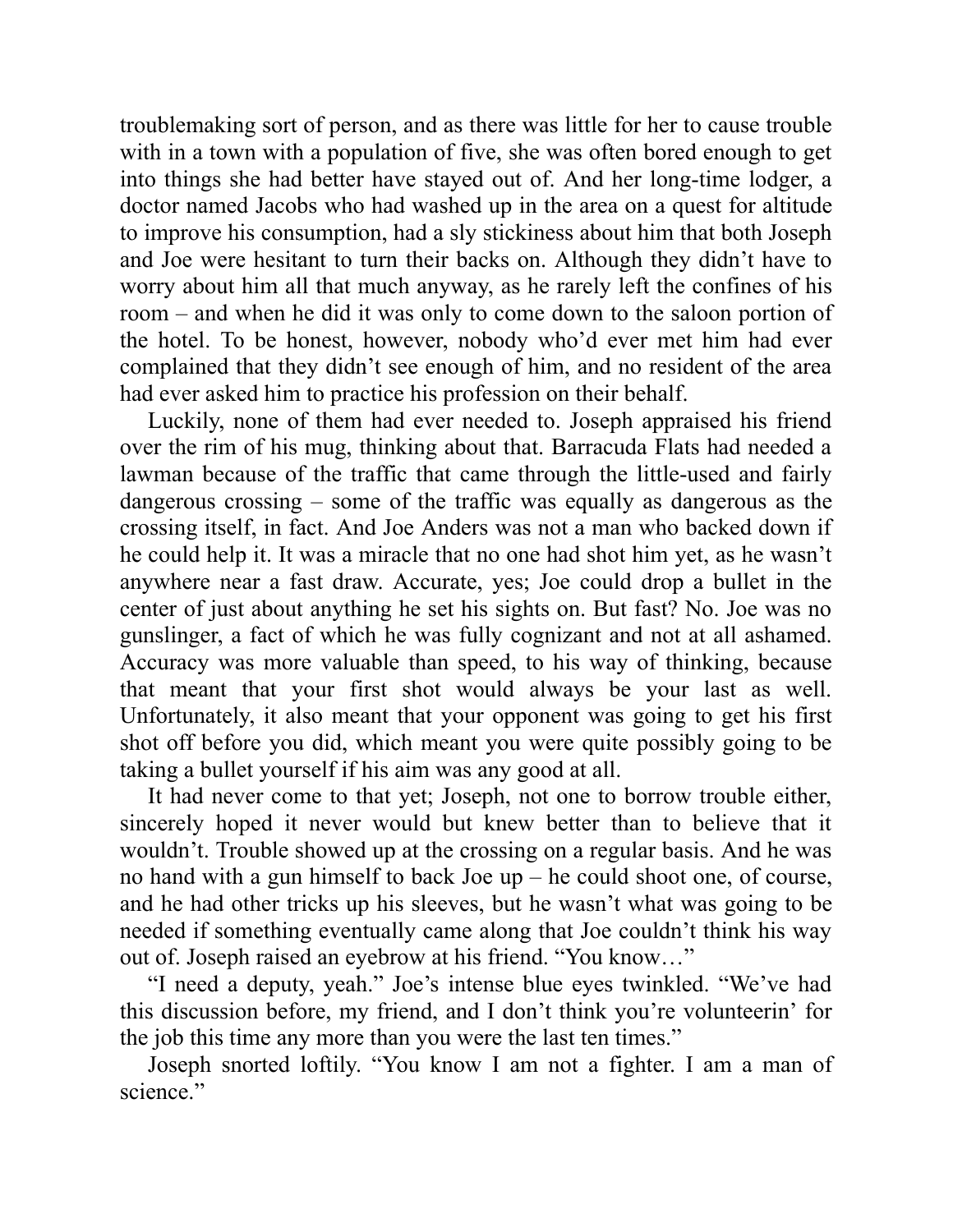Joe snorted right back, much more earthily. "You're also a man who invented a gun that rapid-fires pea-shot from a rotating cylinder when you turn a crank – for someone who's not a fighter you damn sure know how to bring one to a quick end."

"Bah." Joseph waved it off. "That was for wars, which *should* be brought to a quick end."

"Amen to that." Joe saluted the idea with his mug. "The quicker the better, to my way of thinking." Joseph cocked an eyebrow at him, and Joe sighed. "You know, it's not like I can pull a deputy out of thin air, or grow one in the ground. And most of what trots its way down our road is more likely to be tryin' to kill me than it would be wantin' to sign on to keep it from happening."

"Very true." Joseph thought on it a moment more, and then set the discussion aside to be brought up another time – perhaps when he had a better idea. "I suppose we will just have to hope that someday the road will bring us something of more use and less trouble."

Joe just smiled and kept drinking his coffee.

Two days later, the morning started out in its same lazy way – sans the fancy coffee, because the 'post had run out of tinned milk, and without the music as well because Joseph was in his forge making horseshoes. Joe was back in his chair in front of the jail, a cup of strong, plain black coffee he'd brewed himself sitting beside him as he read his book and enjoyed the sun and the mountain breeze. And then a new sound intruded that brought Joe's head up.

The sound of a wagon, coming up the road.

By the time the wagon came into view, Sheriff Joe Anders was…back to reading his book, looking for all the world as though he hadn't noticed a thing. The wagon pulled up to a halt, closer to the jail than to the hotel, and one of the young men who had been driving it jumped down. "Are you Sheriff Anders?" he called out in a clear, strong voice.

"That would be me, yes." Joe put the book aside and levered himself out of his chair, still looking at his ease but ready for anything. He eyed the wagon. "You boys making for the crossing?"

"No sir." The young man tipped his hat. "Michael Grayson, at your service. Mr. Taylor," he waved a hand back toward the wagon, and the other young man tipped his hat as well, "has purchased a homestead allotment in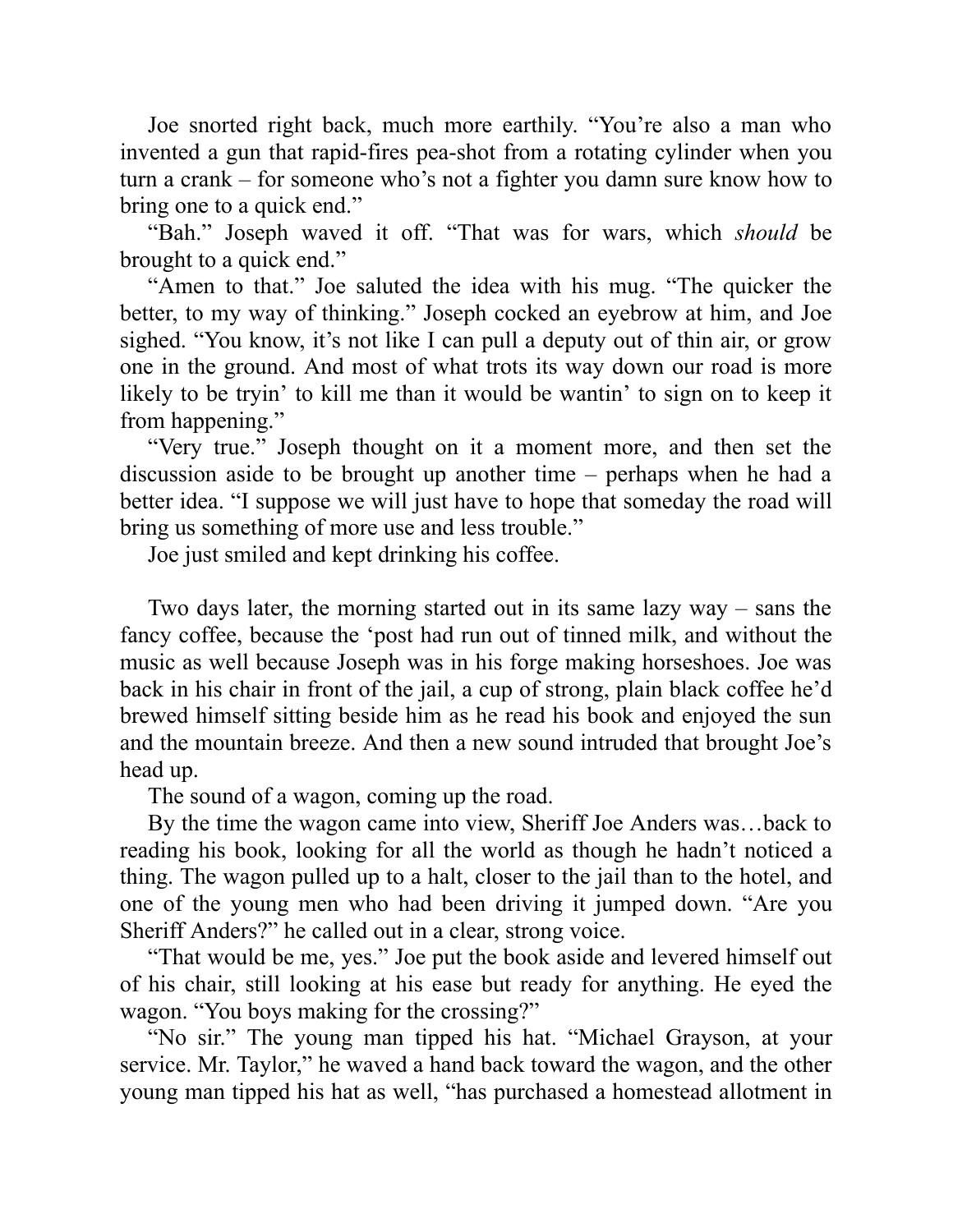the area. We were told that we should stop here to replenish our supplies, and introduce ourselves to you at the same time."

Joe cocked his head, suspicious. "Who told you that?"

"Marshal Overton, in Redmond Valley." Grayson was standing ramrod straight, like a soldier reporting to a superior officer. "He spoke quite highly of you as a man who could be trusted, sir. And he said we should tell you… that his horse still hasn't recovered and it is all your fault?"

Suspicion fell away. "It was his fault for trying it," Joe laughed. Bart Overton would not have told anyone the whole story behind those words, but his purpose in sending that particular message was clear; he liked these men and he wanted Joe to know it. "Someday I'll have to tell you about that, but for now we probably have more important things to talk about." He pushed back his hat and held out his hand. "Pleasure to meet you Mr. Grayson. Welcome to Barracuda Flats."

The handshake he received in return was firm. "Thank you, Sheriff Anders. We are glad to be here."

Joe smiled, and waved at the man still on the wagon's box. "Mr. Taylor, it's safe to come down – and to bring your wife out, too."

Taylor started just slightly, but after exchanging a look with Grayson and receiving a small nod he grinned and swung down from the box, disappearing around the other side of the wagon. Grayson was frowning. "Sheriff…"

"Mr. Grayson, it is usually all too obvious that the man who stays behind with the reins in his hands is the one with the most to lose," Joe told him. He cocked his head, sizing the younger man up. Tall, dark hair and eyes, fair skin browned by the sun. An honest face, intelligent manner of speaking in his deep voice with its hint of a familiar Northern accent. And that stance…Joe's smile became a grin. If this boy didn't have a red coat stashed somewhere in his recent past, he'd eat his hat. "You all are Canadians, right?"

"We are from Canada, yes." The distinction he made wasn't lost on Joe, who only nodded. He'd already known they weren't just plain old settlers looking for a place to settle; Bart wouldn't have bothered with the message if they had been. "May I present Mr. and Mrs. Taylor, sir."

Taylor was shorter than Grayson, just about the same size as Joe himself, with a sturdy, compact build and light grey-blue eyes, and Joe knew at a glance that he hadn't been a redcoat – there was no martial discipline in his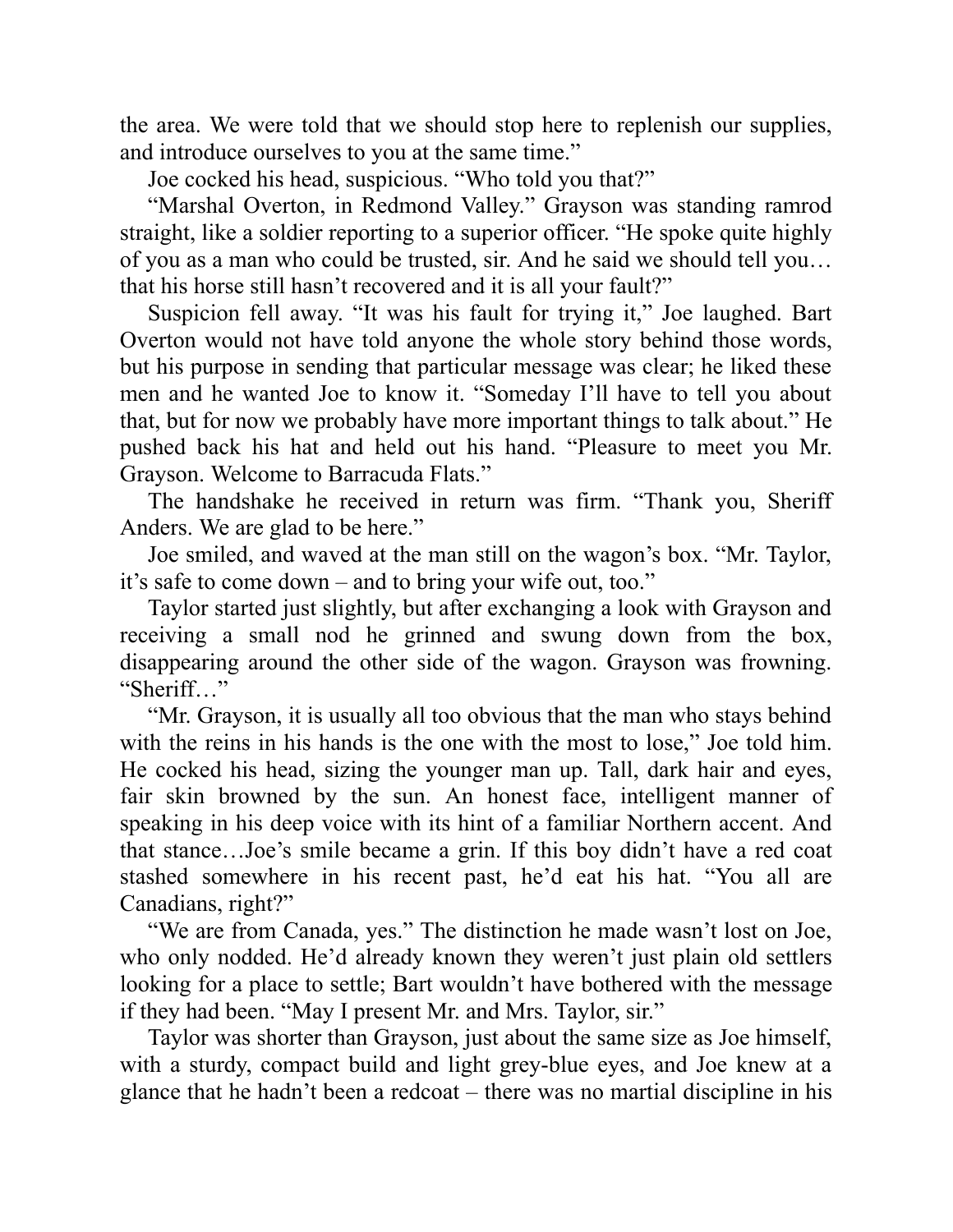stance, although the handshake he proffered was just as firm as Grayson's had been. And the girl was a beauty, all golden hair and forget-me-not eyes and a complexion like white rose petals; the shy smile she bestowed on him was like the sun peeking out from behind the morning clouds. Joe smiled back, his best and most reassuring smile, and bowed over her hand, which made her blush prettily. Joe's pleasant expression didn't change, but he was groaning on the inside; this was the kind of wife men got killed over, and not just out here on the wild frontier. Another glance at Taylor showed that her husband knew it, which was a relief. There was also a little girl with them, hiding behind the wife's skirts, which presented another problem entirely; with her brown skin and black hair, there was no way that child belonged to the Taylors. Joe gave her a smile as well. "Aren't I going to be introduced to this little lady as well?"

Something passed between Taylor and Grayson, but to Joe's surprise it was the wife who spoke. "This is Kimi," she said in a soft, sweet voice. She patted the little hand that was clutching her skirts. "It's all right, Kimi, you don't have to be afraid."

"Kimimela was a…gift from the Sioux," Grayson explained quietly. "We don't know what nation her family belonged to, although the braves who brought her to us believed she may be a half-breed." He shrugged. "Not that it matters now. All of her people are, apparently, dead."

"The Sioux we encountered said there was no family in their village willing to take the child," Taylor continued. He was watching Joe closely. "They asked us to take her, to raise her. She's just a baby, it wouldn't have been right to say no and leave her with people who didn't want her."

"I agree," Joe told him, nodding. "Does your 'encounter' with the Sioux and the fact that you survived it have anything to do with that Indian sign painted on your wagon canvas?"

"It does." Grayson looked relieved. "It identified us as trusted friends of the native peoples – friends who were passing through, not seeking to stay."

Joe nodded again. "Lucky thing to have, crossing the plains these days." He gave the wide-eyed little girl another smile before returning his attention to Taylor. "Well, if you want to move your wagon on up the road a bit, we can use the territory map at the 'post to see exactly where you're going – I'm guessing you've got the little valley southeast of town, nice green little place and not all that much of a ride from here. You planning to camp out there tonight or stay in town?"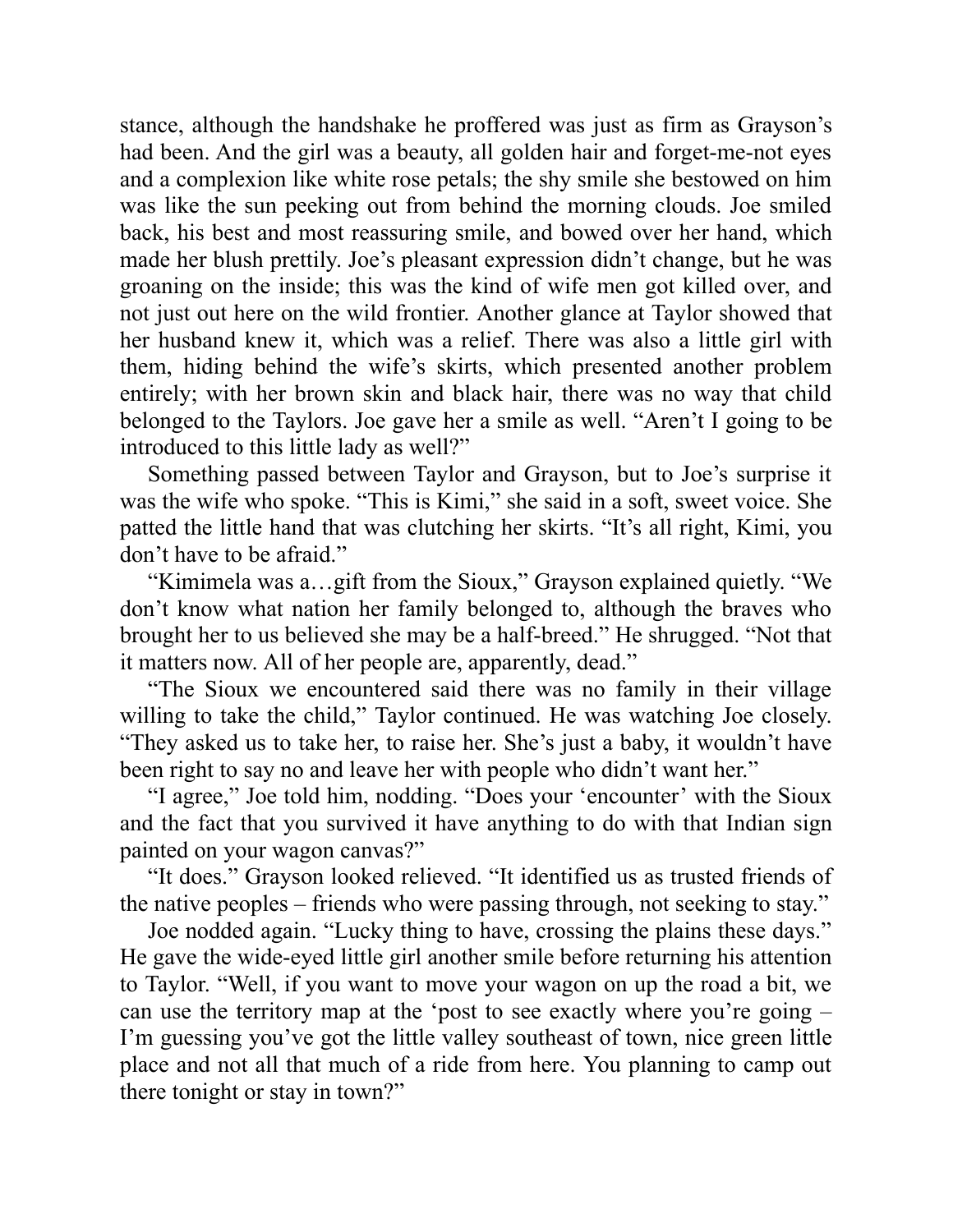Another look between the two men. "We'll most likely stay there," Grayson said.

Mrs. Taylor smiled another one of those husband-dooming smiles again. "It will be good to know we're home, finally."

Taylor put his arm around her. "Yes it will, honey. Yes it will." He tipped his hat again and led his wife and girl back to the wagon, tossing the little girl up onto the box and making her laugh. Joe was even gladder to see that; some men didn't take well to raising another man's child, no matter how or where they got it, and he was glad Taylor wasn't afflicted with that sort of stupidity.

Grayson walked beside him the short distance to the trading post, every disciplined stride convincing Joe more and more that the young man had been one of the red-coated constables who were making such a name for themselves up Canada way. He just as obviously wasn't with them anymore, though – and near as Joe could tell by looking he wasn't brother to Taylor, or to Taylor's wife. And he didn't really seem like the homesteading type. So what was he doing here, just escorting the Taylors from Canada to Wyoming Territory? No, he acted like a man who was sticking around, he'd travelled with them all that way and he had not introduced himself as a guide – which a guide would have done almost immediately, hoping to drum up more business for an outgoing trip. Joe smiled to himself. If nothing else it was going to be an interesting story once he heard it, of that he was sure.

Over the next few weeks, Barracuda Flats saw a lot of Michael Grayson. He came into town for supplies and the occasional telegraph message, and once the Taylors' cabin was built he would sometimes pass through on his way to scout around the crossing. He avoided the saloon for the most part, and after a time Joe came to the conclusion that the young man didn't drink – which might have been an issue in some places where rotgut was the local beverage of choice, but didn't cause anyone to turn a hair in a place where most of the residents drank coffee or tea by preference over the hard liquor that was so expensive to have shipped in.

Joe also eventually came to the conclusion that the young man didn't know quite what to do with himself now that Toby and Lucy Taylor were settled into their little homestead, and he decided that it was time to hear the Canadians' story so he could get a better idea of what he might do about it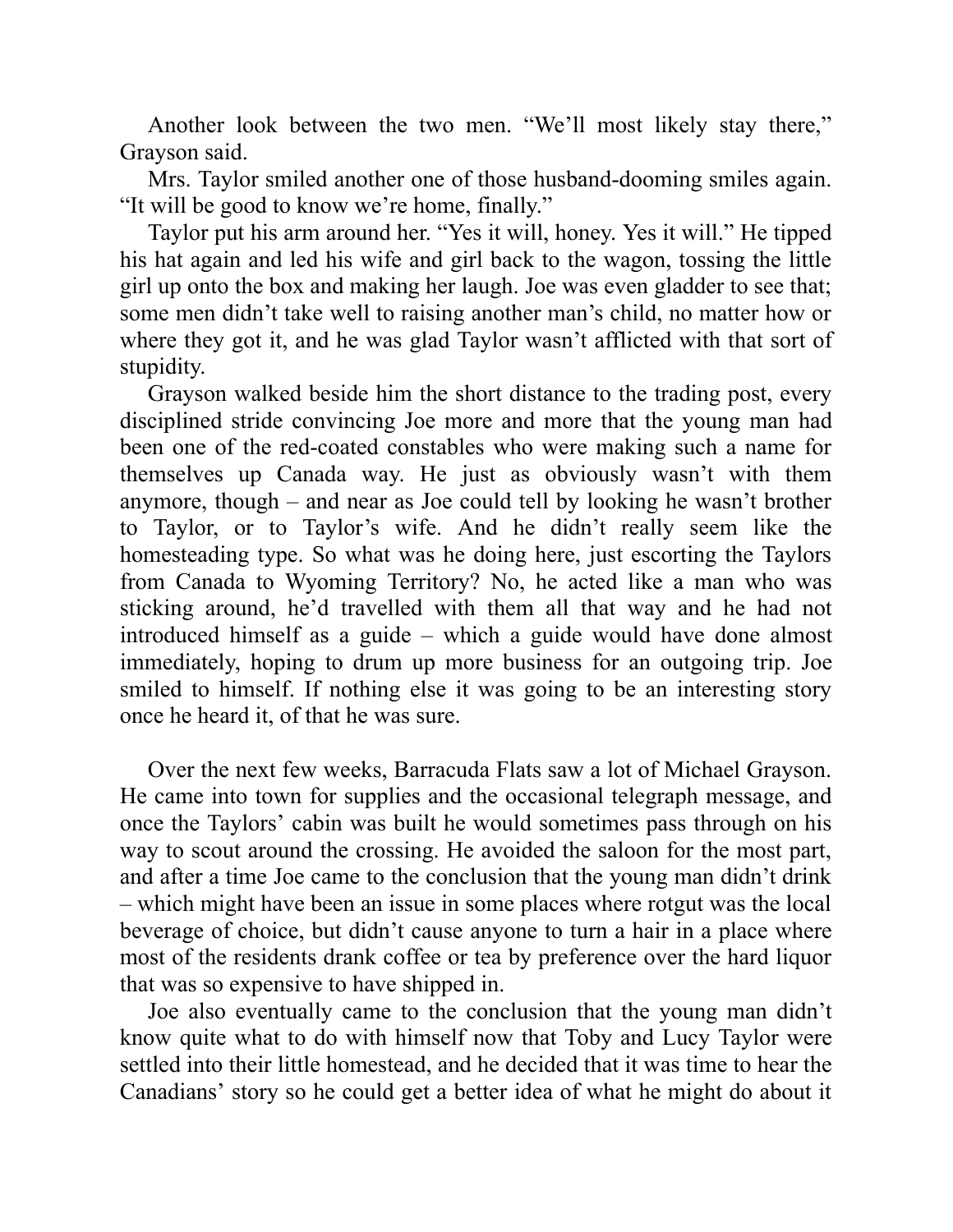himself. If he could do anything, that was. So he picked a good day when the sky was clear and the road was too, and he rode out to the homestead to ask his questions.

On arriving at the neatly built cabin he was immediately offered hospitality by the lady of the house, which he accepted with pleasure. He didn't want to drag things out, though, so he got down to business just as soon as Taylor had taken a seat across the table from him. "I don't like surprises," he said bluntly. "We're not in a good place for it, as you can well imagine. So to keep myself from being unpleasantly surprised somewhere down the road, I'd like to know exactly what it was that brought you down from the North…and where you picked up an ex-redcoat to bring along with you." He shook his head when Mrs. Taylor covered her mouth with her hand to hold back a frightened gasp. "Ma'am, it's not that I care what chased you down here – nobody washes up at this end of Wyoming unless something somewhere drove them this way and they don't want it to catch up with them. And Marshal Overton vouched for the three of you, whether you knew he was doing it or not. But if that something does ever show up looking, it would be better all the way around if I knew what to keep an eye out for. I don't want to set the devil on your track just because I didn't know what name he was using."

"That would be Geoffrey MacGregor, Lucy's father," Toby told him heavily. "I was working as a log driver when I met her and started to court her, and her father didn't like it. He had his sights set on a better match than some working man…and he didn't seem to care that the man he'd picked over me was cold and cruel and didn't care any more for Lucy than he would have for a horse or a dog. Or that she couldn't stand the sight of him."

#### "So you eloped?"

"Not exactly." He sighed. "I hadn't come up with a plan yet. Sneaking off to get married doesn't do a woman's reputation any favors, or a man's either for that matter, and I'd been hoping that I could think of something more civilized. But then there was this incident…"

"It was at a party," Lucy broke in. She sat down next to her husband and leaned into his arm, but her eyes were on Joe. "I didn't hear it, but some of my friends did and then told me about it before I went home. My father had already made arrangements to marry me off to someone I hated – and who apparently only wanted me to be the kind of wife that would be a silent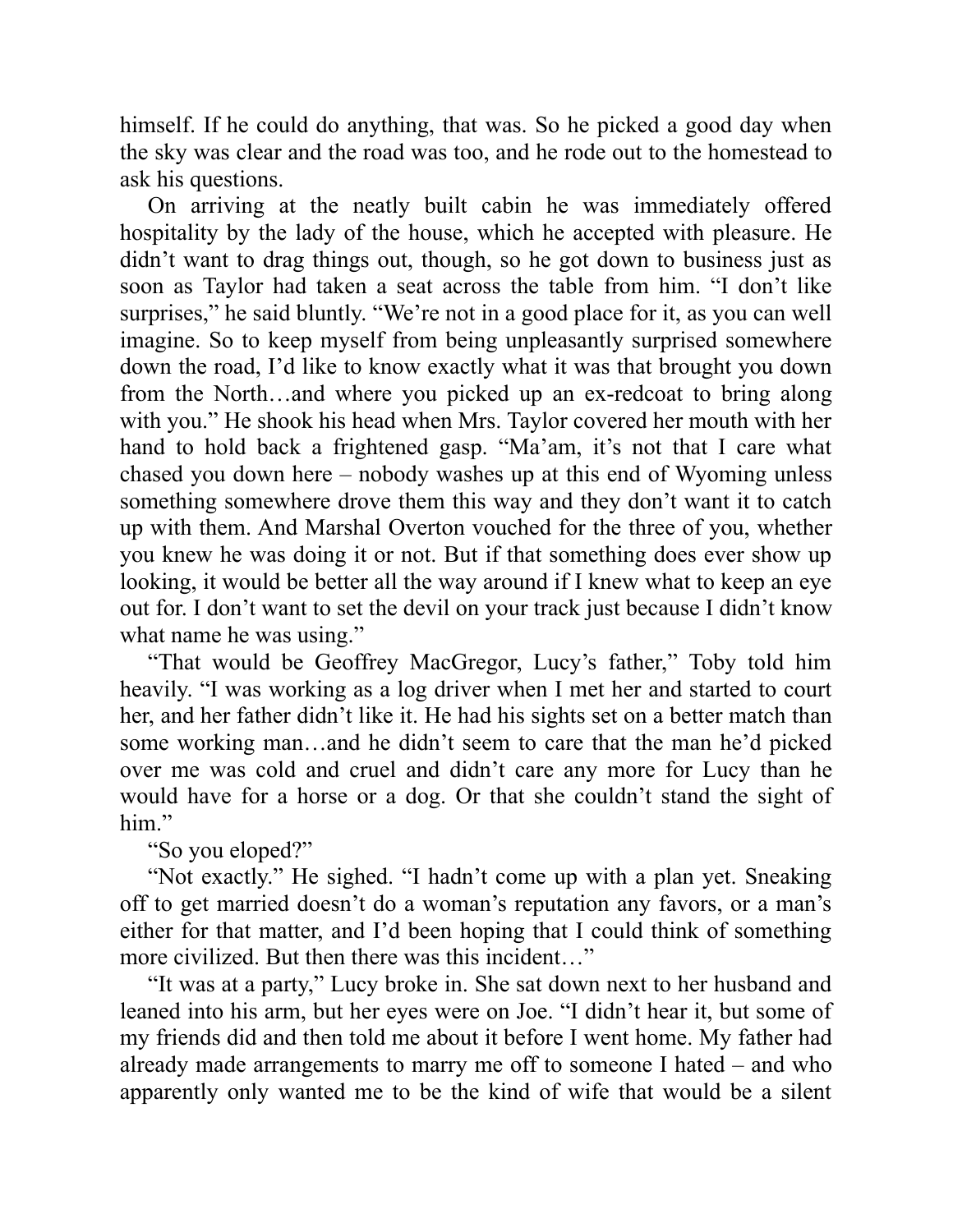ornament on his arm or in his drawing room and be kept out of sight the rest of the time."

"He was going to forbid her to sing anymore," Toby said. "Even in church."

Joe winced. He'd heard the young woman singing one day, when the air had been clear and still and just crisp enough to carry the sound of an angelic voice caroling up from the valley. He could only imagine what she sounded like if you weren't miles away and relying on echoes to bring the music to you. "I can see why you wouldn't have wanted to marry him then, yes. Your father wouldn't listen?"

Lucy shook her head. "Mama wouldn't either, she said she was sure Papa knew what was best and would certainly never choose someone so unpleasant as that for me to marry. And when I told her I loved Toby she told me Papa would never hear of such a thing and not to be silly." She sniffed. "I locked myself in my room that night and started making plans of my own. I'd rather have died lost in the woods than been married to Garreth Dennison."

Toby slipped his arm around her shoulders. "I didn't know about that part of it, I'd just left the party and gone back to the logging camp to try to think of a better plan. And then Michael appeared out of the woods near my tent." He shook his head, smiling just a little sadly. "He'd overheard Mr. MacGregor and his garrison commander discussing what to do about the situation, and when he realized their plan was to take me out of the picture permanently and force Lucy to marry Dennison before the month's end, he'd felt he had to do something."

"You knew him?"

"No, I'd never met him before that night. He was one of their newest recruits; I was given to understand that they'd brought him in to strengthen ties with some of the local tribes, because he could speak several of the First People's languages." Toby shook his head. "Michael's commander gave him the message to deliver that would have signed my death warrant, and instead Michael sent the two brutes who were to be sent to deal with me off on a wild goose chase and brought the message to me at the camp. I took it to the logging boss – I knew I could trust him – and he gave me the pay I was due and put the message in the paybox to keep it safe; he said he knew someone he could trust at the North-West Mounted Police headquarters in Ottawa, and he would make sure the message got there so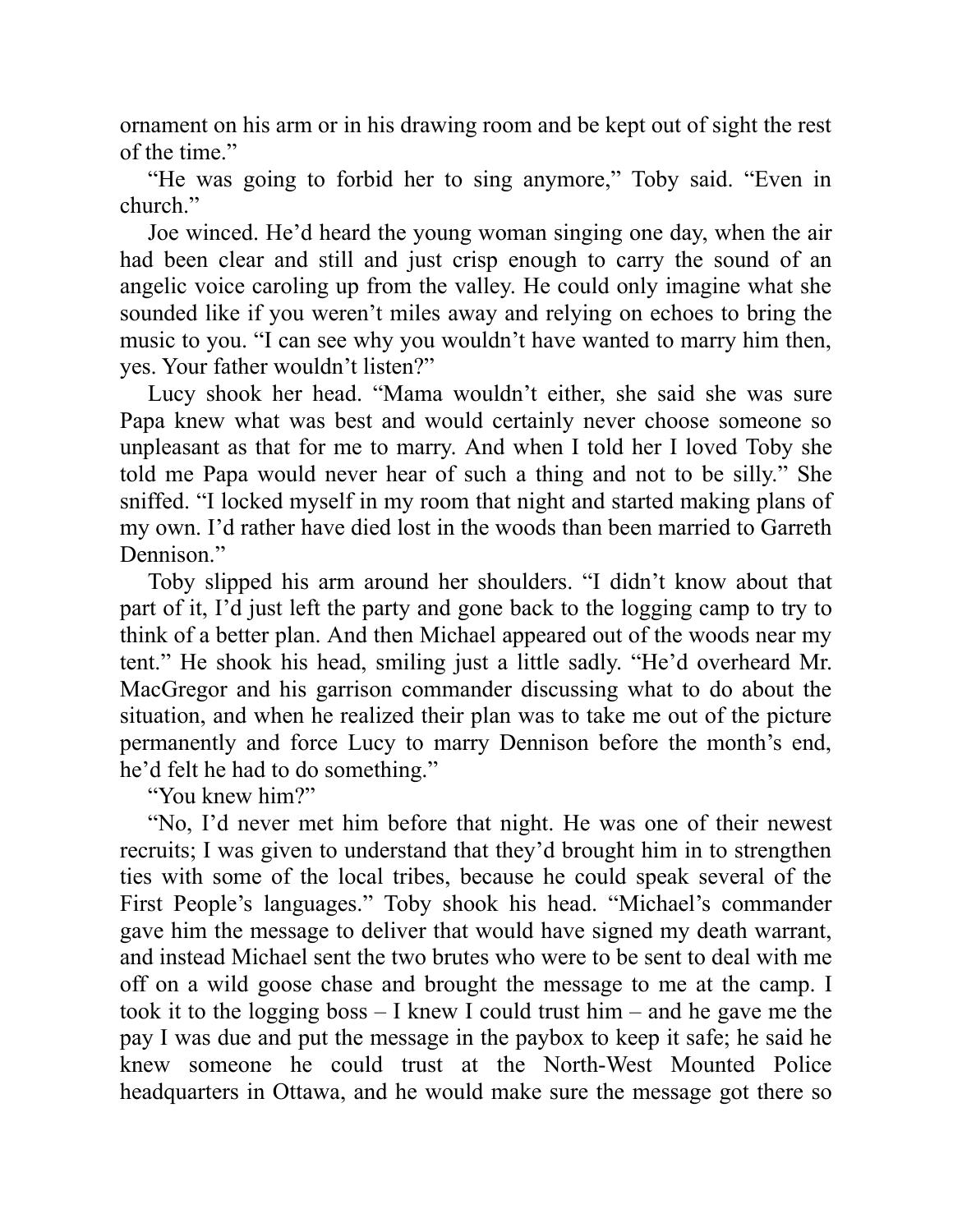something could be done about the garrison commander." The sad smile came back. "I realized while I was packing up to run that Michael hadn't thought much beyond getting the message taken care of and warning me; he'd planned to just disappear off into the mountains, and I know he had the woodcraft skills to do it, but…"

"But they'd eventually have found him." Joe was nodding. "He'd have been shot on sight as a deserter, or hauled off for court martial so they could shoot him in front of an audience. You asked him to come with you?"

Toby nodded. "I said that I'd share our stake with him, but he wouldn't take it. He did help me get Lucy out of the settlement though – in fact, I don't think I could have done it without him."

"He woke our housekeeper and told her Colonel Norton and my father had sent him," Lucy said. "He managed to let me know that he was there to help Toby, and since there was a 'criminal' possibly coming for me, he told me to barricade my door from the inside until morning," here she cast a mischievous sidelong look at her husband, "in case he tried to break into the house to get to me."

"Once Michael came back out, I brought a ladder and came to Lucy's bedroom window, and then the three of us headed out on foot for the nearest settlement that had a minister on hand." Toby smiled fondly at his wife. "I wasn't going to compromise Lucy's honor any further than circumstances required us to. We were married before the day was out and then heading on our way South."

There wasn't much Joe could say to that, except that he was glad they'd gotten away. He stayed there a little longer, just making conversation, getting to know them a bit better, and then he rode back to town, putting together a few plans as he went. And then he rode straight back out of town again to find Michael.

Joe had a fairly good idea of where to look. He himself had frequently gone exploring around the crossing when he'd first come to the Flats, learning the territory that was under his jurisdiction and just enjoying the wild, rugged beauty of the place – and he still did, on a regular basis, as the terrain could change drastically after the spring thaw. He found Michael's horse tied outside one of the caves that riddled the heights above the crossing, and waited there with his own mount until the ex-constable came out. "Thought you might be up here," he said. "Once I'd found these caves,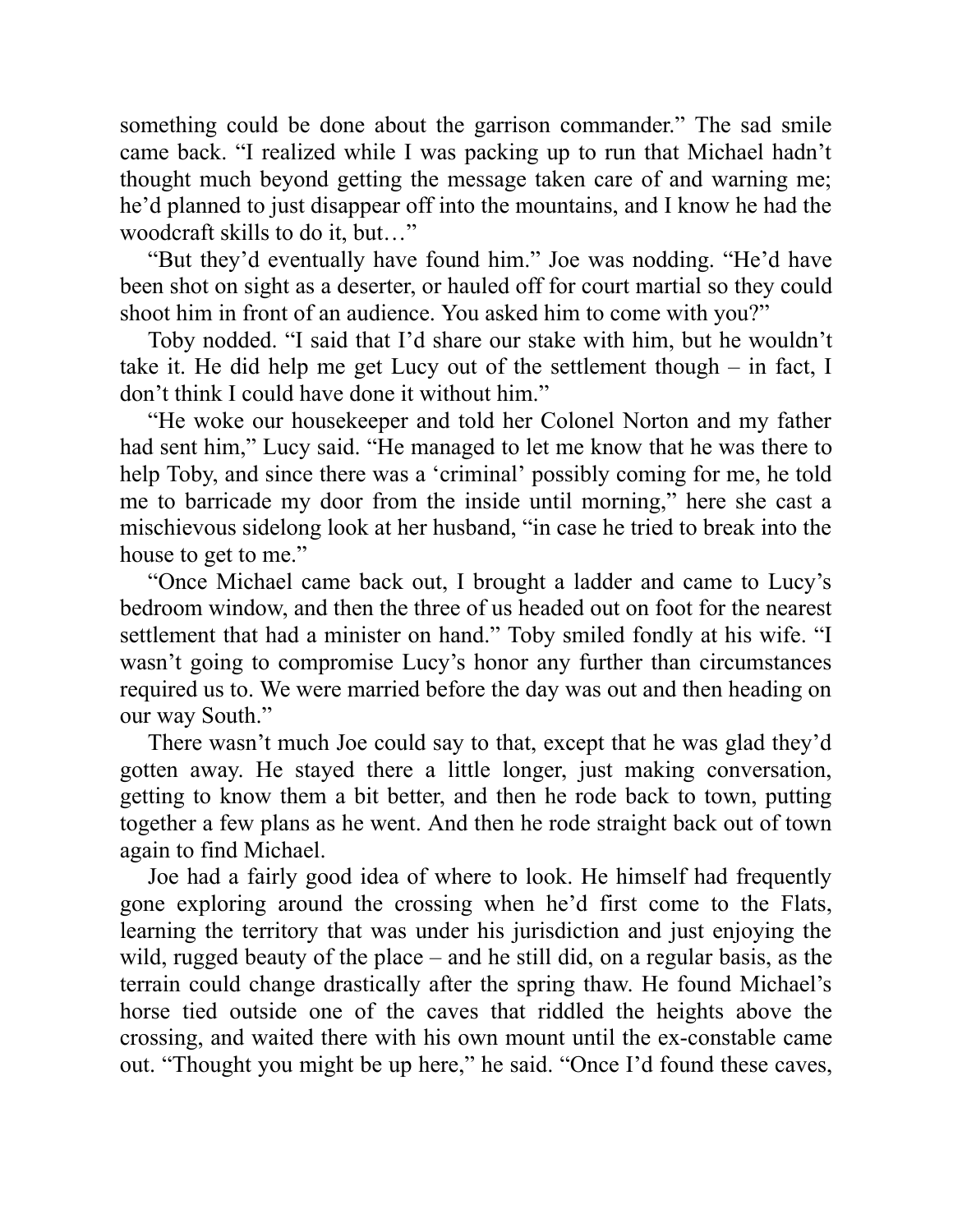I couldn't see enough of them. You don't want to be here if the water comes up, though. Place is a deathtrap."

"I know. I came up here because I heard the water, it was…" Michael smiled, shrugged. "It was amazing, I wish there was a way I could see it."

Joe grinned. "Yeah, me too. There's a place up in the north of the territory called Yellowstone where I hear you can watch it go hundreds of feet straight up into the air, now that would be something to see." He sat down on a rocky outcropping, and slowly, cautiously, Michael did the same. "I came up here to talk to you, Michael. About why you're in Barracuda Flats." He tipped his hat back. "I already talked to Toby and Lucy – told them I didn't want to be caught by surprise if whoever made you all leave your home country showed up in my jurisdiction. So they told me some things."

Michael swallowed, but he didn't look away from Joe's intense blue gaze. "So you know that I'm a deserter."

"I know that you're honorable to a fault, brave as all get-out, and crafty as a winter fox in the woods," Joe answered. "Down here, we call that a damn fine man. What they call it in Canada is not my problem."

The younger man appeared puzzled by that. "But, Sheriff..."

"Joe."

Michael shook his head. "It would be disrespectful of me to use your first name."

"Not if I asked you to." Joe cocked his head. "And especially not if you were my deputy  $-1$ 'd expect my deputy to call me by my name when we're not on official business, or when strangers are in town."

Now Michael was even more confused. "You found out that I'm a deserter – in Canada," he added quickly before the older man could correct him again. "But still. In my own country, I'm a criminal; were I to be caught, I'd probably be shot on sight. And now you want me to be your deputy?"

"That's what I said, yeah." Joe shrugged. "I'll keep repeating it until you catch on: This is not Canada. This is Wyoming Territory. And Joseph's been riding me for years about needing a good man to watch my back. Not to mention," he smiled, "I believe you've been tryin' to figure out a way to get yourself out of the lovebirds' nest without ruffling their feathers for a few weeks now, and unless you've already come up with a plan you like better I'm offering you an opportunity to do just that."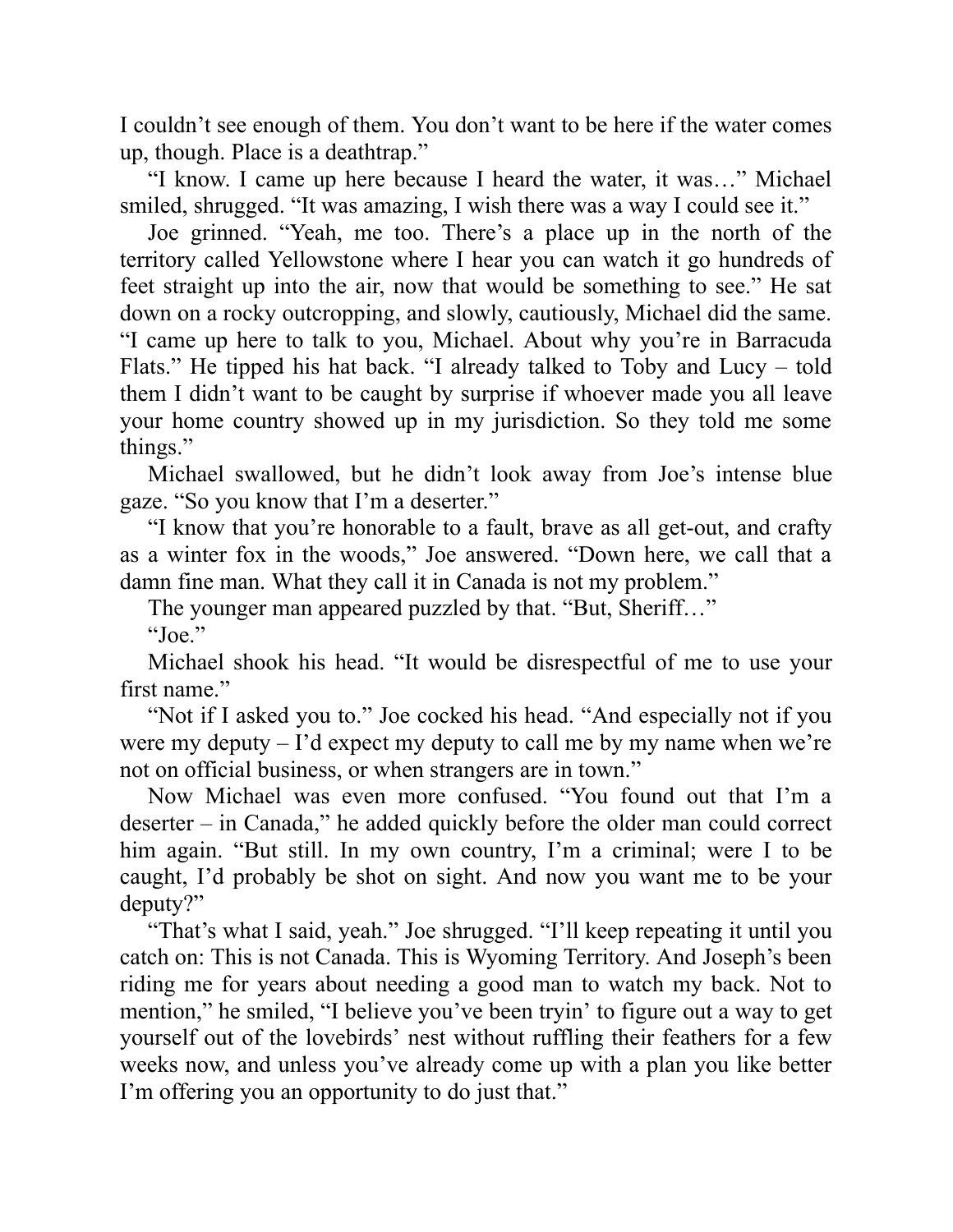Michael thought that over; Joe stayed quiet and let him cogitate in peace. "I believe I would like to give being your deputy a try, Sh…Joe," he said at last. "Would I need to stay in town?"

"Job comes with a room – because my cabin's got one to spare, and I don't think you want to take up residence in the hotel with Doc and Lottie," Joe told him. "They're the reason I came up here to find you instead of waiting for you to come back to town, after all. If you want to build your own place later, that'll be up to you. Pay's not much to speak of, ours comes in with the supply wagon every month, but it's plenty for a man on his own in a place like Barracuda Flats. And best of all," he leaned forward, dropping his voice, "the likelihood of someone who might know who you are stumbling across you by accident out here is just about nonexistent."

"That is true," Michael agreed. He stood up. "Shall we get back to town, then, so you can begin showing me my new duties? And I'll need to go back to the valley for my things as well."

"Sounds good to me," Joe said, standing up as well. He slapped the younger, taller man on the back in comradely fashion. "The first thing we're introducing you to, though, is Joseph's coffee machine. It's for lawmen and blacksmiths only, and with three of us buyin' the milk that means we'll hopefully get to use it more often."